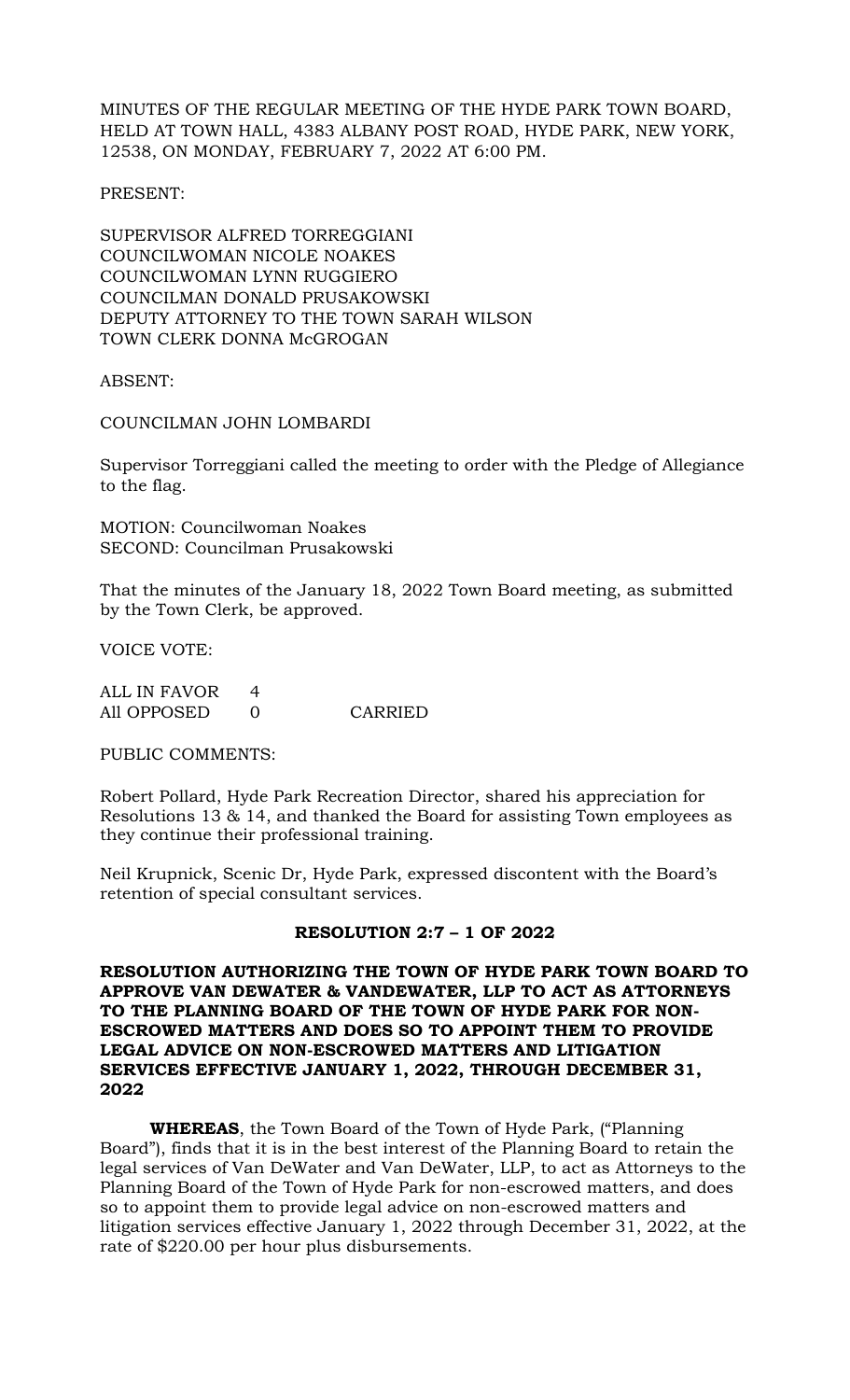**NOW, THEREFORE, BE IT RESOLVED**, that the Town of Hyde Park Town Board does hereby authorize the Town Supervisor to retain the services of Van DeWater and Van DeWater, LLP, to act as Attorneys to the Planning Board and the Town of Hyde Park for non-escrowed matters, and does so to appoint them to provide legal advice on non-escrowed matters and litigation services effective January 1, 2022, through December 31, 2022 at the rate of \$220.00 per hour plus disbursements; and

**BE IT FURTHER RESOLVED**, that the Town Board does also hereby authorize the Town Supervisor to execute said agreement and said agreement shall terminate all prior agreements pertaining to the same.

MOTION: Councilwoman Noakes SECOND: Councilwoman Ruggiero

VOICE VOTE:

| ALL IN FAVOR |         |
|--------------|---------|
| ALL OPPOSED  | CARRIED |

## **RESOLUTION 2:7 - 2 OF 2022**

# **RESOLUTION AUTHORIZING THE TOWN OF HYDE PARK TOWN SUPERVISOR TO EXECUTE AN AGREEMENT FOR 2022 WITH TERESA GASPARINI FOR WEBMASTER AND FACEBOOK SERVICES FOR THE TOWN OF HYDE PARK**

**WHEREAS**, the Town of Hyde Park is in need of a Webmaster who can not only maintain, update, and make changes to the Town's website but also maintain the Town's Facebook Page as well in order to help enhance the Town's social media platforms; and

**WHEREAS**, the Town Board would like to hire Teresa Gasparini as the Webmaster for the Town as she has the experience and knowledge to not only assist with the Town's website but is also knowledgeable as well to assist the Town with their Facebook Page.

**NOW, THEREFORE, BE IT RESOLVED**, that the Town of Hyde Park Town Board does hereby authorize the Town Supervisor to execute an agreement for Webmaster and Facebook services effective January 1, 2022, through December 31, 2022; and

**BE IT FURTHER RESOLVED**, that Teresa Gasparini shall be paid for services rendered at an hourly rate of \$40.00 per hour to be invoiced and paid monthly with a total billing for the agreement term not to exceed \$3,500.00; and

**BE IT FURTHER RESOLVED**, that all requests for reimbursement pursuant to this agreement shall be submitted by a signed and itemized voucher to be audited and approved by the Town of Hyde Park Comptroller.

MOTION: Councilwoman Ruggiero SECOND: Councilman Prusakowski

VOICE VOTE:

ALL IN FAVOR 4 ALL OPPOSED 0 CARRIED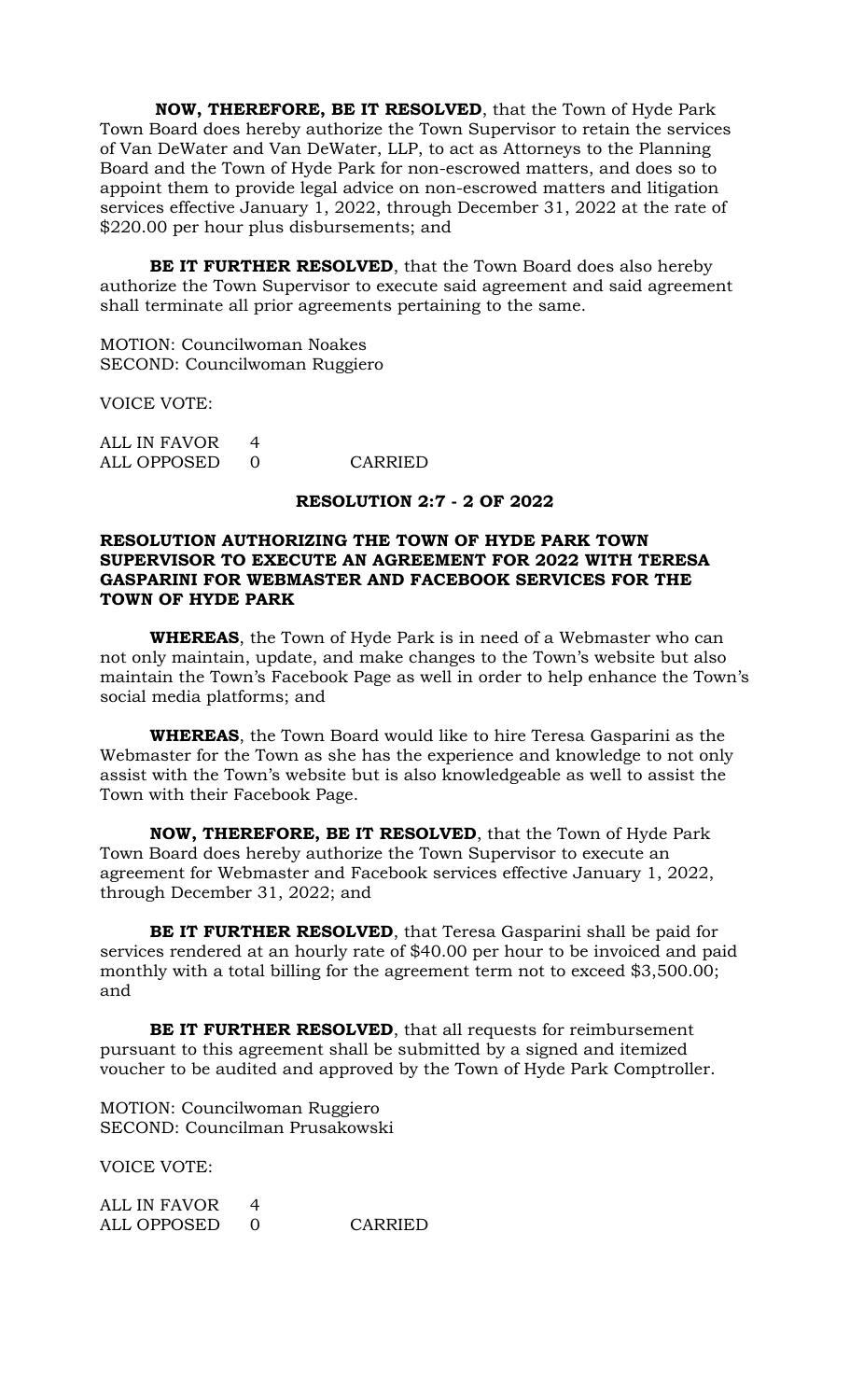#### **RESOLUTION 2:7 - 3 OF 2022**

# **RESOLUTION AUTHORIZING THE TOWN OF HYDE PARK TOWN SUPERVISOR TO EXECUTE NUNC PRO TUNC AN AGREEMENT AMOUNG THE COUNTY OF DUTCHESS, OTHER DUTCHESS COUNTY MUNICIPALITIES AND THE TOWN OF HYDE PARK CONCERNING THE TOWN'S IMPLEMENTATION OF THEIR PARTICIPATION IN THE DUTCHESS COUNTY DRUG ENFORCEMENT TASK FORCE**

**WHEREAS**, the Town of Hyde Park desires to continue the existence of the Drug Enforcement Task Force (hereinafter referred to as the "TASK FORCE") which was organized under the direction of the Dutchess County District Attorney's Office; and

**WHEREAS**, the Town of Hyde Park has agreed to furnish manpower for said Task Force; and

**WHEREAS**, the Task Force, consisting of police officers from each of the participating municipalities shall act independently of each Municipal employer under the exclusive direction of the Unit Coalition as described and provided for in this agreement; and

**WHEREAS**, it is necessary for each participating municipality to enter into this Agreement pursuant to Article 5-G of the General Municipal Law.

**NOW, THEREFORE, BE IT RESOLVED**, that the Town of Hyde Park Town Board does hereby approve the Town's continued participation in the Drug Enforcement Task organized under the direction of the Dutchess County District Attorney's Office and according to the stipulations in said agreement between Dutchess County and the Town of Hyde Park; and

**BE IT FURTHER RESOLVED**, that the Town Board does also hereby authorize the Town Supervisor to execute Nunc Pro Tunc any and all documents pertaining to the Town's continued participation in said Drug Task Force.

MOTION: Councilman Prusakowski SECOND: Councilwoman Ruggiero

VOICE VOTE:

| ALL IN FAVOR |         |
|--------------|---------|
| ALL OPPOSED  | CARRIED |

**RESOLUTION 2:7 – 4 0F 2022**

# **RESOLUTION AUTHORIZING THE TOWN OF HYDE PARK TOWN BOARD TO APPOINT MEMBERS TO THE DUTCHESS COUNTY TRANSPORTATION COUNCIL**

**BE IT RESOLVED**, that the Town of Hyde Park Town Board, does hereby appoint Alfred Torreggiani, Town Supervisor and Donald Prusakowski, Jr. to represent the Town of Hyde Park as voting members to the Dutchess County Transportation Council and to represent the Town of Hyde Park at the DCTC Meetings.

MOTION: Councilwoman Noakes SECOND: Councilwoman Ruggiero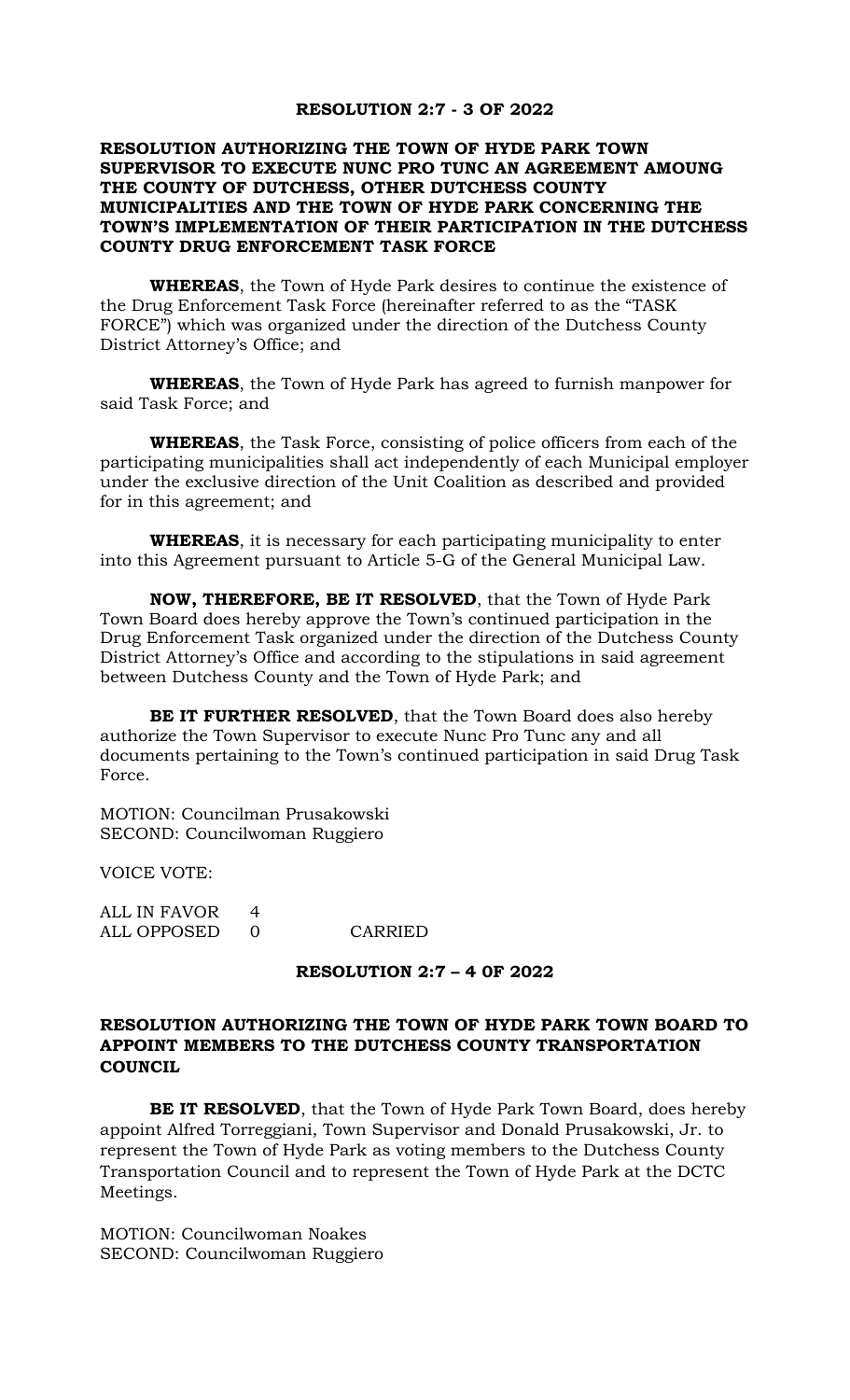VOICE VOTE:

| ALL IN FAVOR |         |
|--------------|---------|
| ALL OPPOSED  | CARRIED |

### **RESOLUTION 2:7 – 5 OF 2022**

# **RESOLUTION AUTHORIZING THE TOWN OF HYDE PARK TOWN BOARD TO ACKNOWLEDE THE RESIGNATION OF EFRAIN RENDON, JR. PART-TIME POLICE ASSISTANT FOR THE TOWN OF HYDE PARK POLICE DEPARTMENT**

**WHEREAS**, Efrain Rendon, JR., Part-Time Police Assistant for the Town of Hyde Park Police Department, has submitted a letter of resignation effective Monday, January 24, 2022.

**NOW THEREFORE BE IT RESOLVED**, that the Town of Hyde Park Town Board does hereby acknowledge the resignation of Part-Time Police Assistant, Efrain Redon, JR., effective Monday, January 24, 2022; and

**BE IT FURTHER RESOLVED**, that the Town Supervisor and the Town extend their appreciation and gratitude to Efrain Rendon for his service to the Town of Hyde Park Police Department.

MOTION: Councilwoman Ruggiero SECOND: Councilman Prusakowski

VOICE VOTE:

| ALL IN FAVOR |         |
|--------------|---------|
| ALL OPPOSED  | CARRIED |

#### **RESOLUTION 2:7 - 6 2022**

# **RESOLUTION AUTHORIZING THE TOWN OF HYDE PARK TOWN BOARD TO ACKNOWLEDE THE RESIGNATION OF TOWN OF HYDE PARK POLICE OFFICER BRANDON EWING**

**WHEREAS**, Town of Hyde Park Police Officer Brandon Ewing has submitted his letter of resignation effective Tuesday, January 18, 2022.

**NOW, THEREFORE, BE IT RESOLVED**, that the Town of Hyde Park Town Board acknowledges the resignation of Town of Hyde Park Police Officer Brandon Ewing; and

**BE IF FURTHER RESOLVED**, that the Town of Hyde Park Town Supervisor and Town Board extend their appreciation and gratitude to Police Officer Brandon Ewing for his dedicated service to the Town of Hyde Park.

MOTION: Councilman Prusakowski SECOND: Councilwoman Noakes

VOICE VOTE:

| ALL IN FAVOR |         |
|--------------|---------|
| ALL OPPOSED  | CARRIED |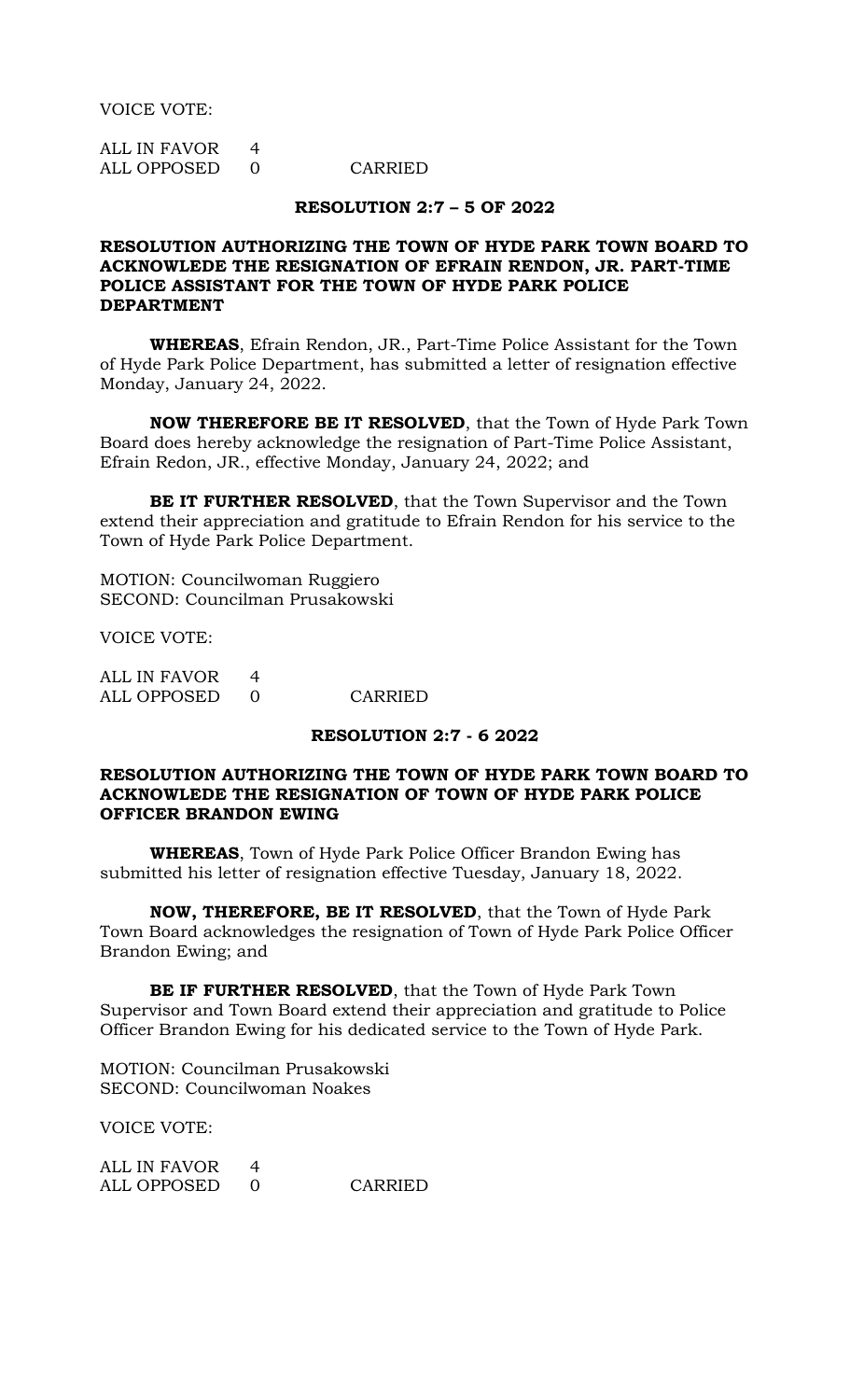#### **RESOLUTION 2:7 – 7 OF 2022**

## **RESOLUTION AUTHORIZING THE TOWN OF HYDE PARK TOWN BOARD TO APPOINT FOR A NINETY DAY PERIOD MARC PASSANTINO AS A TEMPORARY FULL-TIME TOWN OF HYDE PARK POLICE OFFICER**

**WHEREAS**, there exists a vacancy in the Town of Hyde Park Police Department for a full-time Police Officer; and

**WHEREAS**, current part-time Police Officer Marc Passantino is willing to step in and cover the full-time police officer vacancy for a period not to exceed 90 days effective February 23, 2022, at a rate of \$27.09 per hour.

**NOW, THEREFORE, BE IT RESOLVED**, that the Town of Hyde Park Town Board does hereby approve the appointment of part-time Police Officer Marc Passantino to full-time Police Officer for a period of ninety (90) days at a rate of \$27.09 per hour.

MOTION: Councilwoman Noakes SECOND: Councilwoman Ruggiero

VOICE VOTE:

ALL IN FAVOR 4 ALL OPPOSED 0 CARRIED

#### **RESOLUTION 2:7 – 8 OF 2022**

## **RESOLUTION AUTHORIZING THE TOWN OF HYDE PARK TOWN BOARD TO ACKNOWLEDGE THE RESIGNATION OF TOWN OF HYDE PARK LEGISLATIVE AIDE LAURA NORDSTROM**

**WHEREAS**, Town of Hyde Park Legislative Aide, Laura Nordstrom had submitted her letter of resignation effective Wednesday December 29, 2021.

**NOW, THEREFORE, BE IT RESOLVED**, that the Town of Hyde Park Town Board does hereby acknowledge with regret, the resignation of Legislative Aide Laura Nordstrom; and

**BE IT FURTHER RESOLVED**, that the Town of Hyde Park Town Supervisor and Town Board extend their appreciation and gratitude to Laura Nordstrom for her dedicated service to the Town of Hyde Park.

MOTION: Councilwoman Ruggiero SECOND: Councilman Prusakowski

VOICE VOTE:

ALL IN FAVOR 4 ALL OPPOSED 0 CARRIED

# **RESOLUTION 2:7 - 9 OF 2022**

# **RESOLUTION AUTHORIZING THE TOWN OF HYDE PARK TOWN BOARD TO APPROVE VACATION CARRY OVER FOR TOWN OF HYDE PARK POLICE ASSISTANT DERRICK BYRNE**

**BE IT RESOLVED**, that the Town of Hyde Park Town Board does hereby authorize Town of Hyde Park Police Assistant Derrick Byrne to carry over up to 40 hours of accrued vacation time which he was unable to use prior to his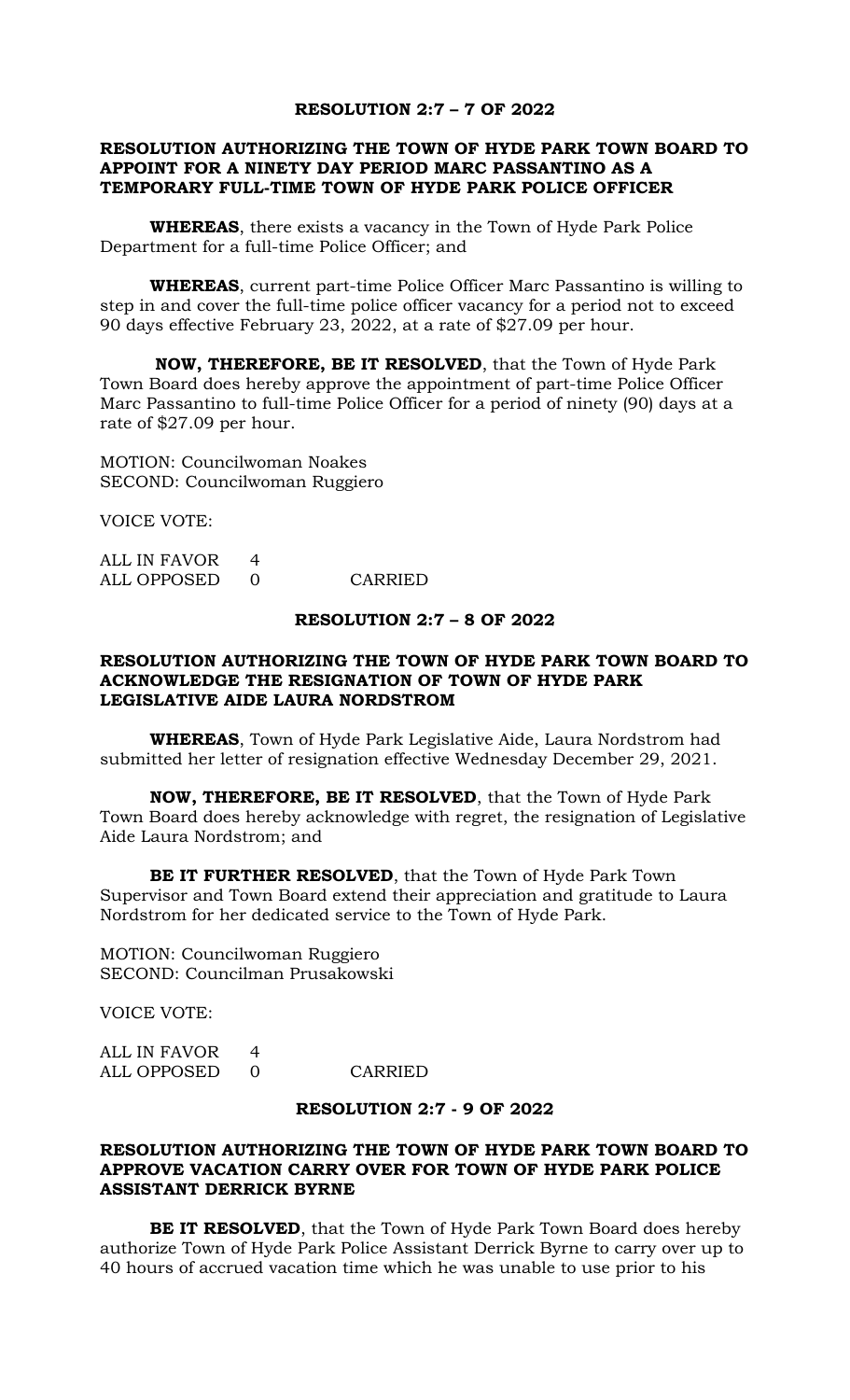anniversary date of February 9, 2022, and that said carry over vacation time must be used no later than August 9, 2022.

MOTION: Councilman Prusakowski SECOND: Councilwoman Noakes

VOICE VOTE:

ALL IN FAVOR 4 ALL OPPOSED 0 CARRIED

## **RESOLUTION 2:7 - 10 OF 2022**

# **RESOLUTION AUTHORIZING THE TOWN OF HYDE PARK TOWN BOARD TO APPROVE VACATION CARRY OVER FOR TOWN OF HYDE PARK DEPUTY ASSESSOR MAUREEN GILMARTIN**

**BE IT RESOLVED**, that the Town of Hyde Park Town Board does hereby authorize Town of Hyde Park Deputy Assessor Maureen Gilmartin to carry over up to 35 hours of accrued vacation time which she was unable to use prior to her anniversary date of March 2, 2022, and that said carry over vacation time must be used no later than September 2, 2022.

MOTION: Councilwoman Noakes SECOND: Councilwoman Ruggiero

VOICE VOTE:

| ALL IN FAVOR |         |
|--------------|---------|
| ALL OPPOSED  | CARRIED |

## **RESOLUTION 2:7 – 11 OF 2022**

# **RESOLUTION AUTHORIZING TOWN OF HYDE PARK POLICE CHIEF ROBERT BENSON TO ATTEND AS THE NEW YORK STATE REPRESENTATIVE THE FBI'S LEADERSHIP TRAINING FOR SMALL MUNICIPALITIES AT THE NATIONAL COMMAND COLLEGE IN THE STAFFORD/ FREDERICKSBURG AREA OF VIRGINIA MAY 2ND THROUGH MAY 6TH, 2022**

**WHEREAS**, Hyde Park Police Chief Robert Benson was chosen out of all of the Police Chiefs in New York state to be the New York representative for the FBI's Leadership Training for Small Municipalities and is requesting to attend said training at the National Command College in the Stafford/ Fredericksburg area of Virginia from May 2nd through May 6th, 2022; and

**WHEREAS**, the Town Board deems it appropriate and beneficial for Chief Benson to attend this training, and

**WHEREAS**, there is no fee required for Chief Benson to attend as travel and lodging will be covered by the FBI.

**NOW, THEREFORE, BE IT RESOLVED**, that the Town of Hyde Park Town Board does hereby authorize Chief Robert Benson to attend the FBI's Leadership Training for Small Municipalities to be held at the National Command College in the Stafford/ Fredericksburg area of Virginia from May 2<sup>nd</sup> through May 6<sup>th</sup>, 2022; and

**BE IT FURTHER RESOLVED**, that the Town Board does also hereby authorize reimbursement for necessary business expenditures deemed appropriate and reasonable.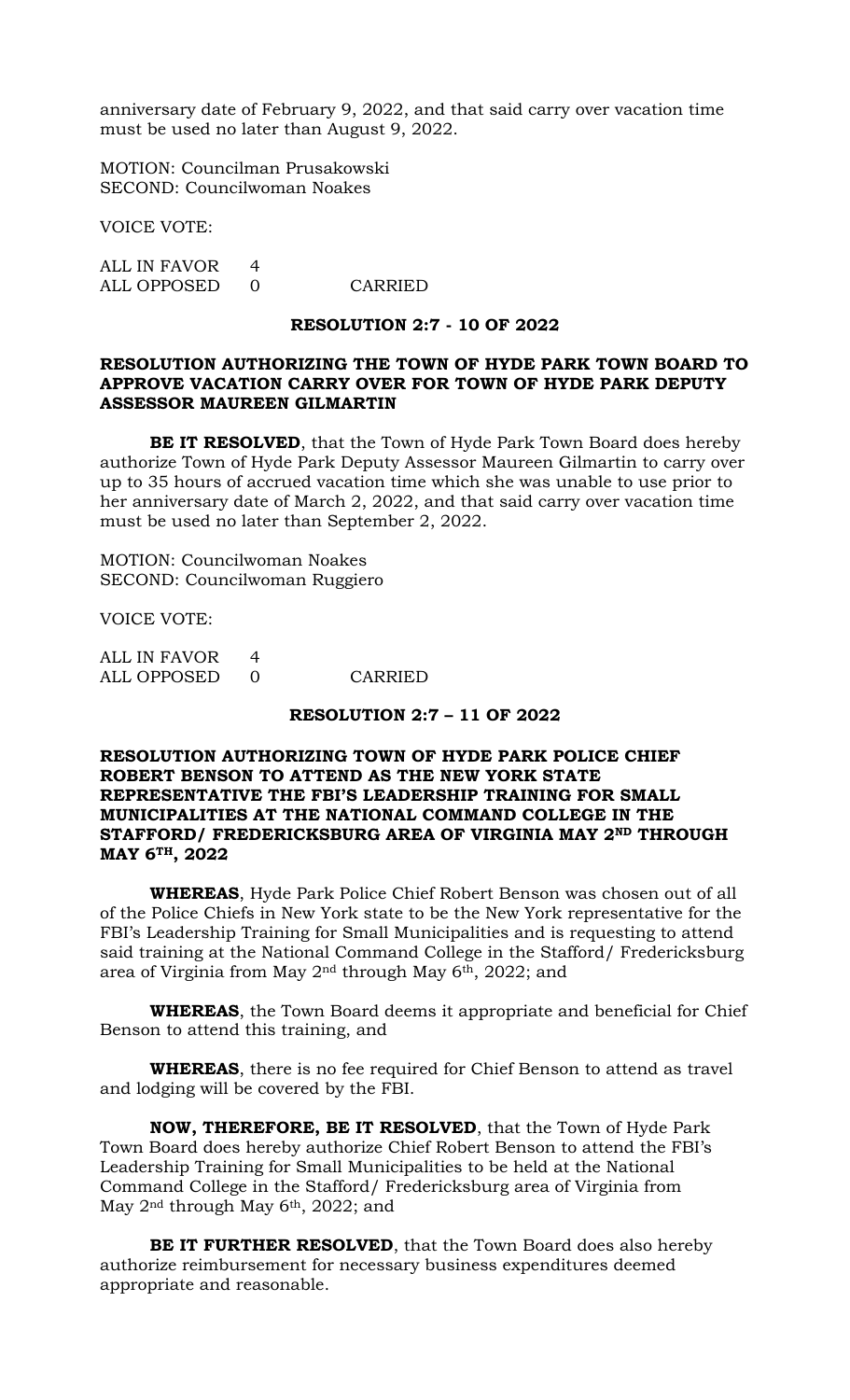MOTION: Councilwoman Ruggiero SECOND: Councilman Prusakowski

VOICE VOTE:

ALL IN FAVOR 4 ALL OPPOSED 0 CARRIED

# **RESOLUTION 2:7 – 12 OF 2022**

# **RESOLUTION AUTHORIZING THE TOWN OF HYDE PARK TOWN BOARD TO APPROVE TOWN OF HYDE PARK POLICE OFFICERS JASON BERKOWITZ AND MICHAEL STALLONE TO ATTEND A TWO DAY "STREET SURVIVAL SEMINAR" FEBRUARY 16TH AND 17TH, 2022 IN ATLANTIC CITY NEW JERSEY**

**WHEREAS**, Chief of Police Robert Benson has requested approval for Police Officers Jason Berkowitz and Michael Stallone to attend a two day "Street Survival Seminar" February 16th and 17th, 2022 at the Tropicana Atlantic City Hotel, Resort, and Casino in Atlantic City, NJ; and

**WHEREAS**, this seminar discusses the need to prepare officers with critical thinking for making sound legal and reasonable decisions under stressful conditions; and

**WHEREAS**, the Town Board deems it appropriate and beneficial for Police Officers Jason Berkowitz and Michael Stallone to attend this training; and

**WHEREAS**, the fee for this training is \$518.00 for registration for both officers as well as \$101.44 for lodging and will be allocated from the 2022 Police Training Budget.

**NOW, THEREFORE, BE IT RESOLVED**, that the Town of Hyde Park Town Board does hereby authorize Police Officers Jason Berkowitz and Michael Stallone to attend a two day "Street Survival Seminar" February 16<sup>th</sup> and 17<sup>th</sup>, 2022 at the Tropicana Atlantic City Hotel, Resort, and Casino in Atlantic City, NJ; and

**BE IT FURTHER RESOLVED**, that the Town Board does also hereby authorize reimbursement for travel and necessary business expenditures deemed appropriate and reasonable.

MOTION: Councilman Prusakowski SECOND: Councilwoman Noakes

VOICE VOTE:

| ALL IN FAVOR |         |
|--------------|---------|
| ALL OPPOSED  | CARRIED |

#### **RESOLUTION 2:7 – 13 OF 2022**

**RESOLUTION AUTHORIZING THE TOWN OF HYDE PARK TOWN BOARD TO APPROVE THE TOWN OF HYDE PARK RECREATION DIRECTOR ROBERT POLLARD TO ATTEND THE 2022 AMERICAN CAMP ASSOCIATION TRI-STATE CAMP CONFERENCE MONDAY, MARCH 14TH THROUGH WEDNESDAY, MARCH 16TH, 2022 IN ATLANTIC CITY, NJ**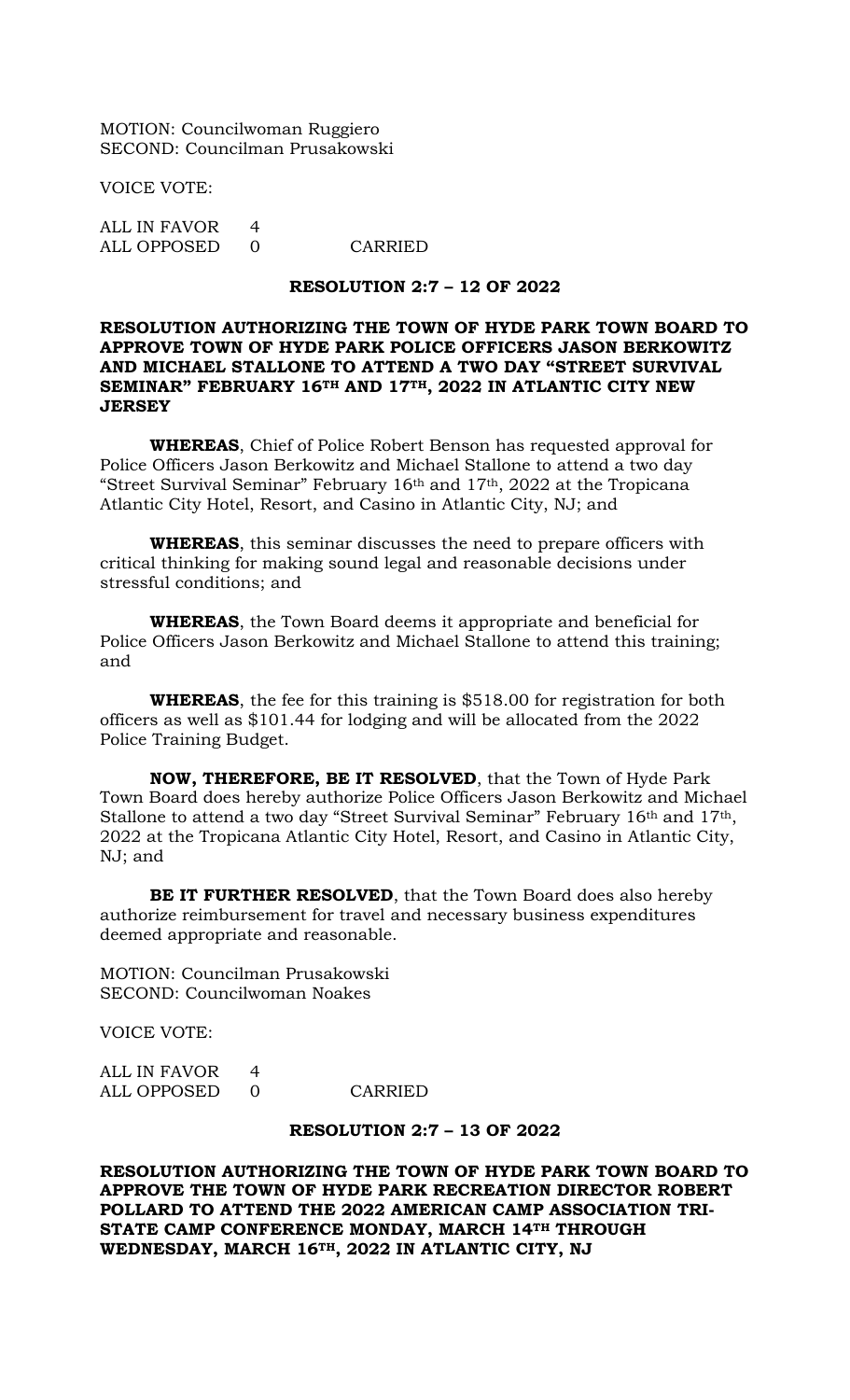**WHEREAS**, Robert Pollard, Hyde Park Recreation Director had requested permission to attend the 2022 American Camp Association Tri-State Camp Conference Monday, March 14<sup>th</sup> through Wednesday, March 16<sup>th</sup>, 2022, in Atlantic City, NJ; and

**WHEREAS**, the Town Board has deemed it appropriate and beneficial for Robert Pollard to attend this conference as it would improve his skills as Recreation Director and would be in the best interest of the Town; and

**WHEREAS**, there is a \$75 fee associated with this conference and will be allocated from the 2022 Recreation Training Budget.

**NOW, THEREFORE, BE IT RESOLVED**, that the Town of Hyde Park Town Board does herby authorize the attendance of Robert Pollard, Recreation Director to attend the 2022 American Camp Association Tri-State Camp Conference Monday, March 14th through Wednesday, March 16th, 2022, in Atlantic City, NJ; and

**BE IT FURTHER RESOLVED**, that the Town Board does hereby authorize reimbursement for any travel and necessary business expenditures deemed appropriate and reasonable.

MOTION: Councilwoman Noakes SECOND: Councilwoman Ruggiero

VOICE VOTE:

ALL IN FAVOR 4 ALL OPPOSED 0 CARRIED

NEW AND OLD BUSINESS:

Supervisor Torreggiani expressed condolences to the family of Matthew Fitzgerald, former Hyde Park Town Justice.

MOTION: Councilwoman Noakes SECOND: Councilman Prusakowski

To adjourn meeting.

VOICE VOTE:

ALL IN FAVOR 5 ALL OPPOSED 0 CARRIED

Meeting adjourned at 6:15pm.

Respectfully submitted,

nogan -

Donna McGrogan Town Clerk